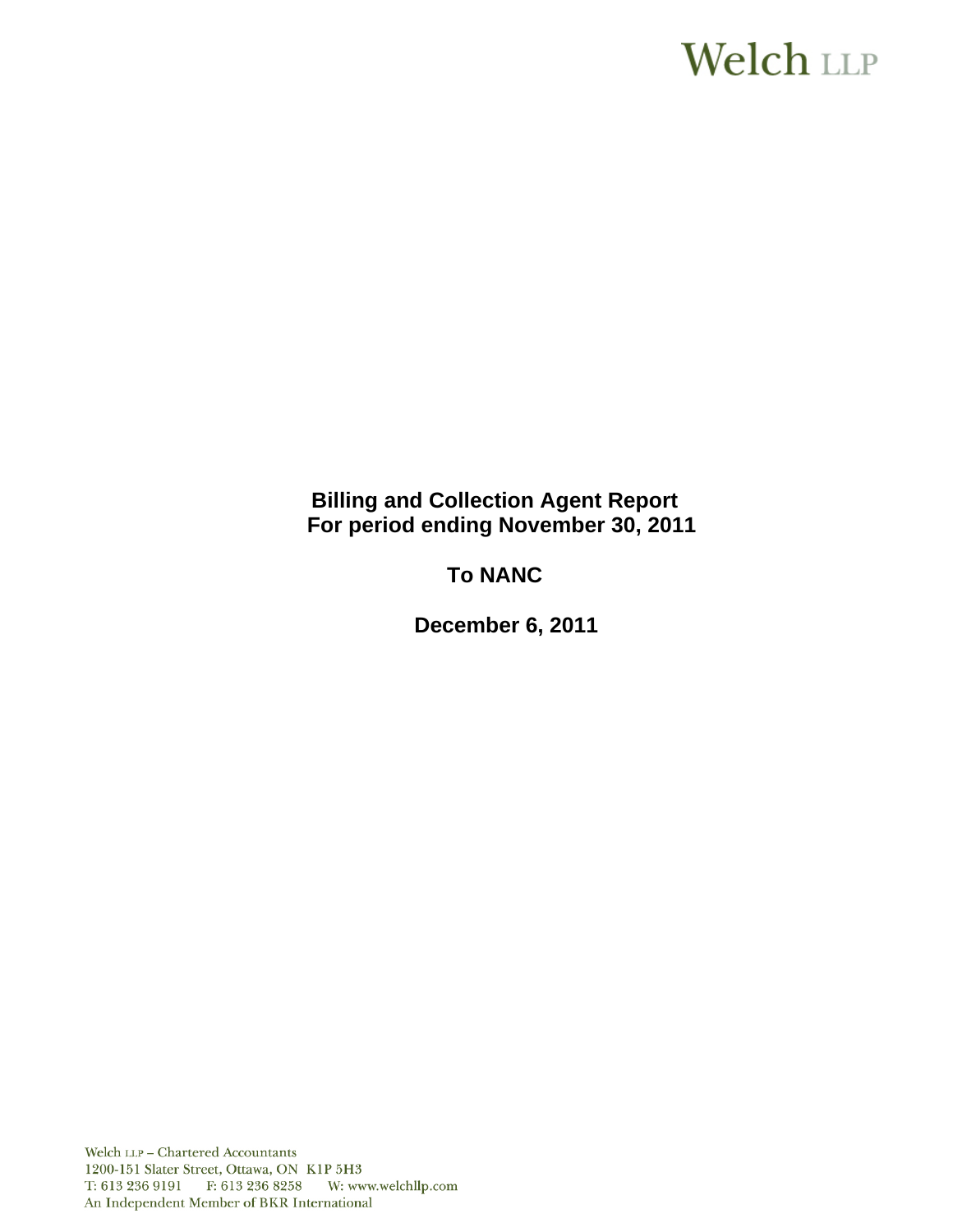# **NANPA FUND STATEMENT OF FINANCIAL POSITION November 30, 2011**

| \$<br>Cash Balance in bank account<br>Receivable from US Carriers<br>276,941<br>Receivable from Canada<br>6,559<br>Receivable from Caribbean countries<br>1,786<br>Receivables forwarded to FCC for collection (Over 90 days)<br>247,410<br>Allowance for uncollectible accounts<br>(317, 800)<br>Prepaid maintenance contract | 2,654,257<br>214,896 |
|--------------------------------------------------------------------------------------------------------------------------------------------------------------------------------------------------------------------------------------------------------------------------------------------------------------------------------|----------------------|
|                                                                                                                                                                                                                                                                                                                                |                      |
|                                                                                                                                                                                                                                                                                                                                |                      |
|                                                                                                                                                                                                                                                                                                                                |                      |
|                                                                                                                                                                                                                                                                                                                                |                      |
|                                                                                                                                                                                                                                                                                                                                |                      |
|                                                                                                                                                                                                                                                                                                                                |                      |
|                                                                                                                                                                                                                                                                                                                                |                      |
|                                                                                                                                                                                                                                                                                                                                |                      |
| <b>Total assets</b>                                                                                                                                                                                                                                                                                                            | 2,869,153            |
|                                                                                                                                                                                                                                                                                                                                |                      |
| Accrued liabilities (see below for makeup)<br>Less:                                                                                                                                                                                                                                                                            | (469,457)            |
|                                                                                                                                                                                                                                                                                                                                |                      |
|                                                                                                                                                                                                                                                                                                                                |                      |
|                                                                                                                                                                                                                                                                                                                                |                      |
| <b>Fund balance</b><br>\$                                                                                                                                                                                                                                                                                                      | 2,399,696            |
|                                                                                                                                                                                                                                                                                                                                |                      |
|                                                                                                                                                                                                                                                                                                                                |                      |
| <b>Makeup of Accrued Liabilities</b> (see following page for additional details)                                                                                                                                                                                                                                               |                      |
|                                                                                                                                                                                                                                                                                                                                |                      |
| Welch LLP (October and November)<br>40,200                                                                                                                                                                                                                                                                                     |                      |
| <b>NEUSTAR Pooling 1K Block</b><br>181,615                                                                                                                                                                                                                                                                                     |                      |
|                                                                                                                                                                                                                                                                                                                                |                      |
| NEUSTAR Pooling - pANI administration<br>74,934                                                                                                                                                                                                                                                                                |                      |
| <b>NEUSTAR NANP Administration</b><br>129,793                                                                                                                                                                                                                                                                                  |                      |
| Data Collection Agent - USAC<br>4,915                                                                                                                                                                                                                                                                                          |                      |
| External Fund audit<br>38,000                                                                                                                                                                                                                                                                                                  |                      |

**\*\*\*\*\*\*\*\*\*\*\*\*\*\*\*\*\*\*\*\*\*\*\*\*\*\*\*\*\*\*\*\*\*\*\*\*\*\*\*\*\*\*\*\*\*\*\*\*\*\*\*\*\*\*\*\*\*\*\*\*\*\*\*\*\*\*\*\*\*\*\*\*\*\*\*\*\***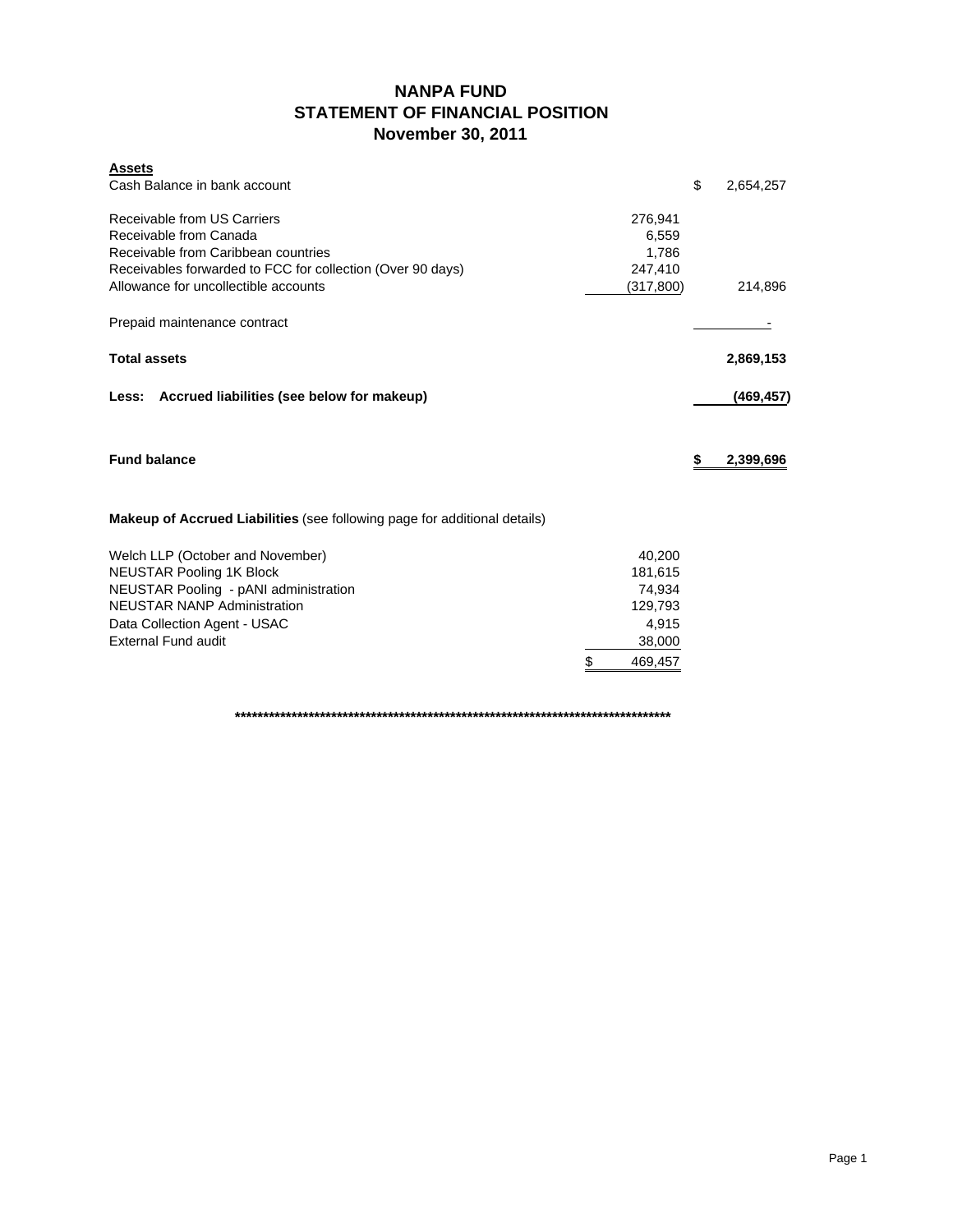### **NANPA FUND FORECASTED STATEMENT OF CHANGES IN FUND BALANCEJULY 2011 TO JUNE 2012**

|                                                                     |            | Actual                   |                                       |                      |                      |                                       | <b>Budgeted</b>      |                      |                    |                    |                    |                          |                          |                   | Variance between |                                                |  |
|---------------------------------------------------------------------|------------|--------------------------|---------------------------------------|----------------------|----------------------|---------------------------------------|----------------------|----------------------|--------------------|--------------------|--------------------|--------------------------|--------------------------|-------------------|------------------|------------------------------------------------|--|
|                                                                     |            | <b>Jul-11</b>            | Aug-11                                | Sep-11               | Oct-11               | <b>Nov-11</b>                         | <b>Dec-11</b>        | $Jan-12$             | Feb-12             | Mar-12             | Apr-12             | <b>Mav-12</b>            | $Jun-12$                 | <b>Total</b>      | <b>Budget</b>    | forecasted results and<br>budget at June 30/12 |  |
| <u>Revenue</u>                                                      |            |                          |                                       |                      |                      |                                       |                      |                      |                    |                    |                    |                          |                          |                   |                  |                                                |  |
| <b>International Contributions</b><br>Canada<br>Caribbean countries | (1)<br>(1) | 13,117<br>16,241         | 6,558<br>$\overline{\phantom{a}}$     | 6,558                | 6,558                | 6,558                                 | 6,559                | 6,559                | 6,559              | 6,559              | 6,559              | 6,559                    |                          | 78,703<br>16,241  | 78,703<br>16,241 |                                                |  |
| <b>Total International Contributions</b>                            |            | 29,358                   | 6,558                                 | 6,558                | 6,558                | 6,558                                 | 6,559                | 6,559                | 6,559              | 6,559              | 6.559              | 6,559                    |                          | 94,944            | 94,944           |                                                |  |
| Domestic Contributions - US carriers                                | (1)        | 2,545,663                | 219,948                               | 212,188              | 218,319              | 217,489                               | 217,343              | 217,343              | 217,343            | 217,343            | 217,343            | 217,343                  |                          | 4,717,665         | 4,620,882        | 96,783                                         |  |
| Late filing fees for Form 499A                                      | (2)        | 100                      | 5,800                                 | 17,900)              | 1,900.00             | 10,000                                |                      |                      |                    |                    |                    |                          | 115,000                  | 83,300            | 115,000          | 31,700)                                        |  |
| Interest income                                                     | (3)        | 927                      | 804                                   | 849                  | 405                  | 355                                   | 1,000                | 1,000                | 1,000              | 1,000              | 1,000              | 1,000                    | 1,000                    | 10,340            | 12,000           | 1,660                                          |  |
| Total revenue                                                       |            | 2.576.048                | 221.510                               | 201,695              | 227.182              | 214,402                               | 224.902              | 224,902              | 224,902            | 224,902            | 224.902            | 224,902                  | 116,000                  | 4.906.249         | 4,842,826        | 63,423                                         |  |
|                                                                     |            |                          |                                       |                      |                      |                                       |                      |                      |                    |                    |                    |                          |                          |                   |                  |                                                |  |
| <b>Expenses</b><br><b>NANPA Administration</b>                      | (4), (7)   | 131,142                  | 185,409                               | 130,226              | 160,156              | 129,794                               | 131,000              | 131,000              | 131,000            | 131,000            | 131,000            | 131,000                  | 131,000                  | 1,653,727         | 1,642,000        | 11,727                                         |  |
| 1K Block Pooling Administration                                     | (4), (8)   | 185,365                  | 183,489                               | 181,614              | 181,614              | 181,614                               | 181,614              | 181,614              | 181,614            | 181,614            | 181,614            | 181,615                  | 181,614                  | 2,184,995         | 2,184,995        |                                                |  |
| pANI                                                                | (9)        | 74,935                   | 74,935                                | 74,935               | 74,935               | 74,935                                | 74,935               | 74,935               | 74,935             | 74,935             | 74,935             | 74,935                   | 74,935                   | 899,220           | 747,472          | 151,748                                        |  |
| <b>Billing and Collection</b>                                       |            |                          |                                       |                      |                      |                                       |                      |                      |                    |                    |                    |                          |                          |                   |                  |                                                |  |
| Welch LLP                                                           | (4)        | 22,784                   | 20,100                                | 20,100               | 20,100               | 20,100                                | 20,100               | 20,100               | 20,100             | 20,100             | 20,100             | 20,100                   | 20,100                   | 243,884           | 241,200          | 2,684                                          |  |
| <b>Data Collection Agent</b>                                        | (5)        | 4,276                    | 4,512                                 | 4,266                | 4,239                | 4,226                                 | 4,917                | 4,917                | 4,917              | 4,917              | 4,917              | 4,917                    | 4,917                    | 55,938            | 59,000           | 3,062                                          |  |
| <b>Annual Operations Audit</b>                                      | (6)        | $\overline{\phantom{a}}$ | $\sim$                                | 38,000               | $\sim$               | $\sim$                                | $\sim$               | $\sim$               | $\sim$             | $\sim$             | $\sim$             |                          |                          | 38,000            | 38,000           |                                                |  |
| <b>Bank Charges</b>                                                 | (10)       | 1,331                    | 4,347                                 | 2,280                | 1,845                | 2,222                                 | 1,800                | 1,800                | 1,800              | 1,800              | 1,800              | 1,800                    | 1,800                    | 24,625            | 21,600           | 3,025                                          |  |
| Carrier Audits                                                      | (11)       |                          | $\overline{\phantom{a}}$<br>56,306.00 | $\sim$               |                      | $\overline{\phantom{a}}$<br>16,596.00 |                      |                      | 300,000            |                    |                    | $\overline{\phantom{a}}$ |                          | 300,000<br>52,297 | 300,000          | 52,297                                         |  |
| Bad debt expense                                                    | (12)       |                          |                                       | 29,738               | 9,126.00             |                                       |                      |                      |                    |                    |                    | $\overline{\phantom{a}}$ | $\overline{\phantom{a}}$ |                   |                  |                                                |  |
| <b>Total expenses</b>                                               |            | 419,840                  | 529,098                               | 421,683              | 452,015              | 429,487                               | 414,366              | 414,366              | 714,366            | 414,366            | 414,366            | 414,367                  | 414,366                  | 5,452,686         | 5,234,267        | 218,419                                        |  |
| Net revenue (expenses)                                              |            | 2,156,208                | 307,588) (                            | 219,988)             | 224,833)             | 215,085)                              | 189,464)             | 189,464)             | 489,464)           | 189,464) (         | 189,464)           | 189,465)                 | 298,366)                 | $546,437$ )       | 391,441) (       | 154,996                                        |  |
| Opening fund balance                                                |            | 1,210,982                | 3,367,190                             | 3,059,602            | 2,839,614            | 2,614,781                             | 2,399,696            | 2,210,232            | 2,020,768          | 1,531,304          | 1,341,840          | 1,152,376                | 962,911                  | 1,210,982         | 1,141,441        | 69,541                                         |  |
| <b>Closing fund balance</b>                                         |            | 3,367,190                | 3,059,602                             | 2,839,614            | 2,614,781            | 2,399,696                             | 2,210,232            | 2,020,768            | 1,531,304          | 1,341,840          | 1,152,376          | 962,911                  | 664,545                  | 664,545           | 750,000          | 85,455                                         |  |
| Fund balance makeup:                                                |            |                          |                                       |                      |                      |                                       |                      |                      |                    |                    |                    |                          |                          |                   |                  |                                                |  |
| Contingency<br>Surplus                                              |            | 750,000<br>2,617,190     | 750,000<br>2,309,602                  | 750,000<br>2,089,614 | 750,000<br>1,864,781 | 750,000<br>1,649,696                  | 750,000<br>1,460,232 | 750,000<br>1,270,768 | 750,000<br>781,304 | 750,000<br>591,840 | 750,000<br>402,376 | 750,000<br>212,911       | 750,000<br>85,455)       | 750,000<br>85,455 | 750,000          |                                                |  |
|                                                                     |            | 3,367,190                | 3,059,602                             | 2,839,614            | 2,614,781            | 2,399,696                             | 2,210,232            | 2,020,768            | 1,531,304          | 1,341,840          | 1,152,376          | 962.911                  | 664,545                  | 664,545           | 750,000          |                                                |  |

#### **(10)** Bank fees are an expense to the Fund.

#### **Assumptions: Reconciliation of forecast at June 30, 2012 to budget**

| (1) The US carrier contributions for the period from July 2011 to June 2012 and the International contributions are based upon actual billings.                                                                                                                                                                                                                                                                       | Budgeted fund balance at June 30/12 - contingency                                       | 750,000    |
|-----------------------------------------------------------------------------------------------------------------------------------------------------------------------------------------------------------------------------------------------------------------------------------------------------------------------------------------------------------------------------------------------------------------------|-----------------------------------------------------------------------------------------|------------|
| (2) These fees represent the \$100 late filing fee charged to those companies that do not file the Form 499A by the due date.                                                                                                                                                                                                                                                                                         | Increase in fund balance between budget period (February 2011) and June 2011            | 69,541     |
| (3) Interest income projections are estimates                                                                                                                                                                                                                                                                                                                                                                         | Additional billings over estimate from budget                                           | 96,783     |
| (4) The expense for 1K Block Pooling is based on the contract in force.<br>The cost of NANPA Administration is based on contract in force until January 8, 2012.                                                                                                                                                                                                                                                      | Late filing fees (reversal) for Form 499A                                               | (31,700)   |
| The cost of B&C Agent is based on the interim contract with Welch LLP in force until February 29, 2012.                                                                                                                                                                                                                                                                                                               | Over estimate of interest earned to date compared to budget                             | (1,660)    |
| (5) The expense for the Data Collection Agent is based on estimate of costs by USAC for the 2011 calendar year.                                                                                                                                                                                                                                                                                                       | NANP Admin - difference between budget and actual contract due to variable travel costs | 18,080     |
| (6) The cost for the annual operations audit performed by Ernst & Young is \$38,000.                                                                                                                                                                                                                                                                                                                                  | NANP Admin - change orders issued                                                       | (29, 807)  |
| (7) No commentary                                                                                                                                                                                                                                                                                                                                                                                                     | Additional billings from B & C Agent due to renewal of contract                         | (2,684)    |
| (8) No commentary                                                                                                                                                                                                                                                                                                                                                                                                     | Data Collection fees - Adjustment to actual from budget                                 | 3,062      |
| (9) There was a change order approved for permanent pANI approve on June 17, 2011 for \$1,040,905.42. This will be billed on a prorated basis over the remaining term of the 1K Block Pooling contract.<br>The opening surplus has \$167,858 which was earmarked for pANI payments in March to June 2011 which was not paid during that period. This funds for this was carried over into the current funding period. | Bad debts not budgeted for                                                              | (52, 297)  |
| (10) Bank fees are an expense to the Fund.                                                                                                                                                                                                                                                                                                                                                                            | Pooling change orders                                                                   |            |
| (11) The budget allowed \$300,000 for carrier audits.                                                                                                                                                                                                                                                                                                                                                                 | Carrier audits that will not be performed                                               |            |
| (12) The allowance covers all accounts considered potentially uncollectible at November 30, 2011. This will be covered by the contingency allowance.                                                                                                                                                                                                                                                                  | Permanent pANi that was expected to be paid during March - June 2011. See note 9.       | (151, 748) |
|                                                                                                                                                                                                                                                                                                                                                                                                                       | Bank fees to be covered by Fund under new B&C Agent interim contract                    | (3,025)    |
|                                                                                                                                                                                                                                                                                                                                                                                                                       | Forecasted fund balance at June 30/12                                                   | 664,545    |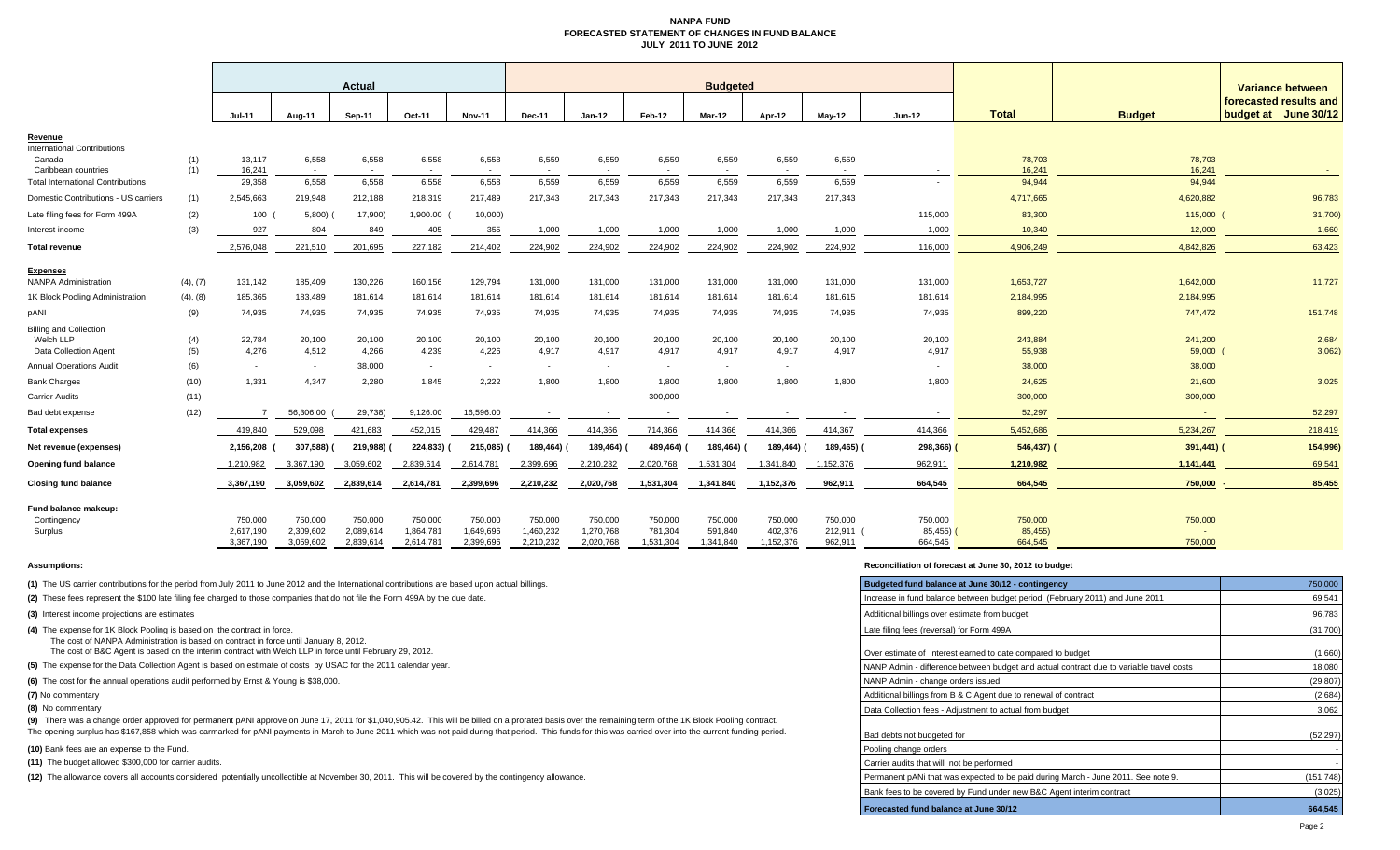### **CURRENT AND FORECASTED LIABILITIES**

|                                                                                                                  |               |                        | Current |         |         |               |               |               |               |         |
|------------------------------------------------------------------------------------------------------------------|---------------|------------------------|---------|---------|---------|---------------|---------------|---------------|---------------|---------|
|                                                                                                                  |               |                        | Nov-11  | Dec-11  | Jan-12  | <b>Feb-12</b> | <b>Mar-12</b> | <b>Apr-12</b> | <b>May-12</b> | Jun-12  |
| <b>NEUSTAR - NANPA Administration contract</b>                                                                   |               |                        | 129,793 | 131,000 | 131,000 | 131,000       | 131,000       | 131,000       | 131,000       | 131,000 |
| - Payment authorized by the FCC in November<br>October 2011                                                      | 131,044       |                        |         |         |         |               |               |               |               |         |
| - Authorization by the FCC has not been received for payment                                                     |               |                        |         |         |         |               |               |               |               |         |
| November 2011                                                                                                    |               | \$<br>129,793          |         |         |         |               |               |               |               |         |
|                                                                                                                  |               | 129,793<br>\$          |         |         |         |               |               |               |               |         |
| <b>NEUSTAR - Block Pooling contract</b>                                                                          |               |                        | 181,615 | 181,614 | 181,614 | 181,614       | 181,614       | 181,614       | 181,615       | 181,614 |
| - Payment authorized by the FCC in November<br>October 2011                                                      | 181,615<br>\$ |                        |         |         |         |               |               |               |               |         |
| - Authorization by the FCC has not been received for payment<br>November 2011                                    |               | \$<br>181,615          |         |         |         |               |               |               |               |         |
|                                                                                                                  |               | \$<br>181,615          |         |         |         |               |               |               |               |         |
| Welch LLP - Billing & Collection Agent<br>- Authorization by the FCC has not been received for payment           |               |                        | 40,200  | 20,100  | 20,100  | 20,100        | 20,100        | 20,100        | 20,100        | 20,100  |
| October 2011                                                                                                     |               | \$<br>20,100           |         |         |         |               |               |               |               |         |
| November 2011                                                                                                    |               | 20,100<br>\$<br>40,200 |         |         |         |               |               |               |               |         |
|                                                                                                                  |               |                        |         |         |         |               |               |               |               |         |
| <b>USAC - Data Collection Agent</b><br>- Payment authorized by the FCC in November                               |               |                        | 4,915   | 4,917   | 4,917   | 4,917         | 4,917         | 4,917         | 4,917         | 4,917   |
| October 2011                                                                                                     | 4,239         |                        |         |         |         |               |               |               |               |         |
| - Authorization by the FCC has not been received for payment                                                     |               |                        |         |         |         |               |               |               |               |         |
| November 2011 (estimate)                                                                                         |               | 4,915                  |         |         |         |               |               |               |               |         |
|                                                                                                                  |               | 4,915<br>\$            |         |         |         |               |               |               |               |         |
| <b>Carrier audits</b>                                                                                            |               |                        |         |         |         | 300,000       |               |               |               |         |
| Ernst & Young LLP- Annual operations audit                                                                       |               |                        | 38,000  |         |         |               |               |               |               |         |
| - Authorization by the FCC has not been received for payment<br>Audit fee for the 2010/11 fiscal audit (accrual) |               | \$<br>38,000           |         |         |         |               |               |               |               |         |
| <b>NEUSTAR - pANI administration</b>                                                                             |               |                        | 74,934  | 74,935  | 74,935  | 74,935        | 74,935        | 74,935        | 74,935        | 74,935  |
| - Payment authorized by the FCC in November                                                                      |               |                        |         |         |         |               |               |               |               |         |
| October 2011                                                                                                     | 74,935        |                        |         |         |         |               |               |               |               |         |
| - Authorization by the FCC has not been received for payment<br>November 2011                                    |               | \$<br>74,934           |         |         |         |               |               |               |               |         |
| <b>Bank Fees</b>                                                                                                 |               |                        |         | 1,800   | 1,800   | 1,800         | 1,800         | 1,800         | 1,800         | 1,800   |
|                                                                                                                  |               |                        |         |         |         |               |               |               |               |         |

**Total** 469,457 414,366 414,366 414,366 414,366 414,366 414,366 414,366 414,366 414,367 414,366